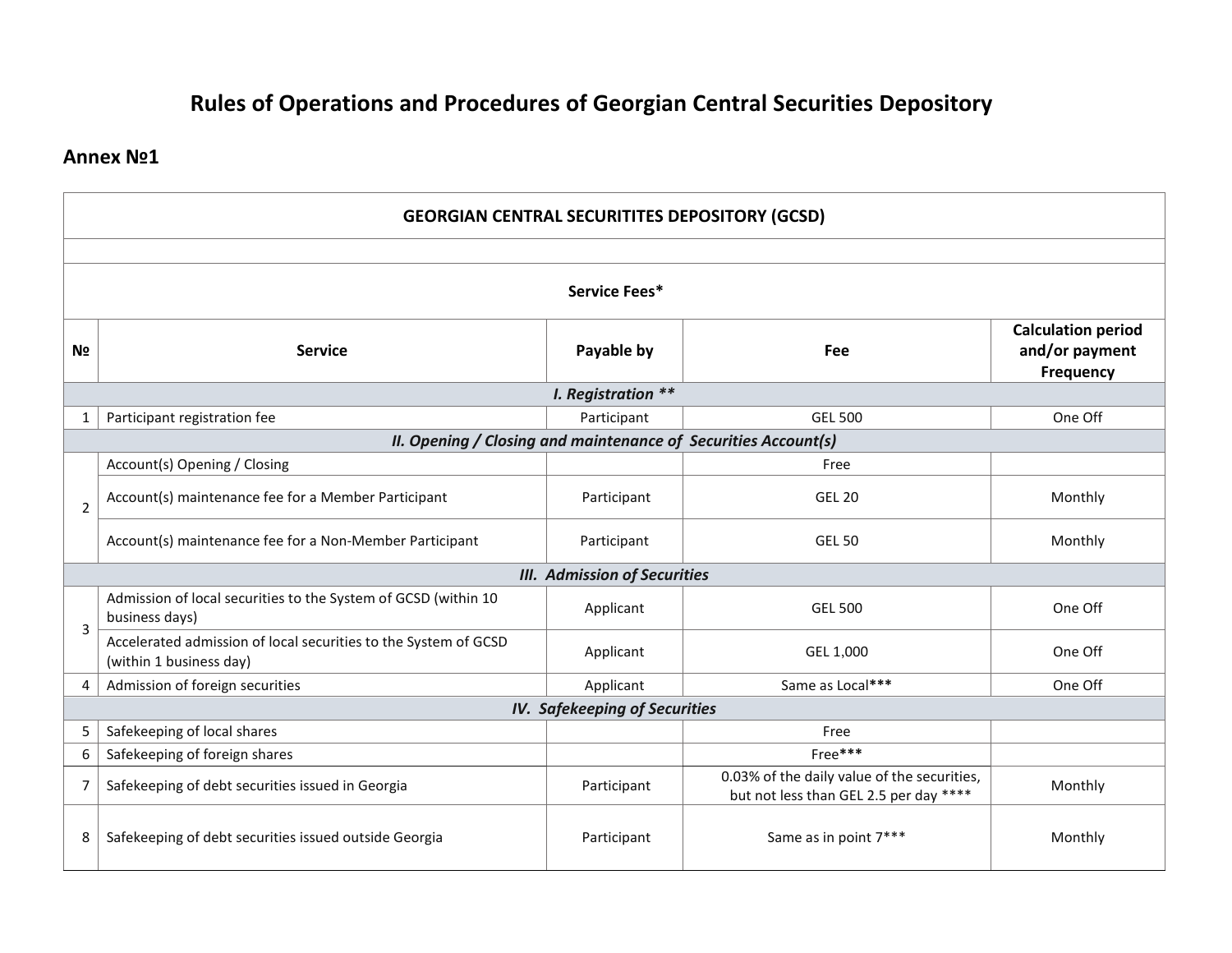| 9                                | Safekeeping of debt securities issued by a Georgian or a foreign<br>government or a domestic municipality          | Free***                            |                                                                                                        |                 |  |  |  |
|----------------------------------|--------------------------------------------------------------------------------------------------------------------|------------------------------------|--------------------------------------------------------------------------------------------------------|-----------------|--|--|--|
|                                  | V. Transactions with securities                                                                                    |                                    |                                                                                                        |                 |  |  |  |
| 10                               | Acceptance of local securities from the Registrar in nominal<br>ownership by the GCSD                              |                                    | Free                                                                                                   |                 |  |  |  |
| 11                               | Transfer of local securities to the Registrar to a nominal owner<br>account or a Registered Owner account          | Participant                        | 0.001% of the value of the securities, but not<br>less than GEL 5 and not more than GEL 1,000<br>***** | Per transaction |  |  |  |
| 12                               | Acceptance of foreign securities from a foreign depository in<br>nominal ownership by the GCSD                     |                                    | Free***                                                                                                |                 |  |  |  |
| 13                               | Transfer of foreign securities to a foreign depository to a nominal<br>owner account or a Registered Owner account | Participant                        | Same as in point 11***                                                                                 | Daily           |  |  |  |
| 14                               | Blocking, pledging, repo and related transactions                                                                  | Participant                        | GEL 2 ***                                                                                              | Per transaction |  |  |  |
| 15                               | GeDN Issuance fee: deposit of Notes and issuance of GeDNs                                                          | Participant                        | 0.05% per aggregate nominal value                                                                      | Per transaction |  |  |  |
| 16                               | GeDN Cancellation Fee: surrender of GeDNs for cancellation and<br>withdrawal of Notes                              | Participant                        | 0.05% per aggregate nominal value                                                                      | Per transaction |  |  |  |
|                                  |                                                                                                                    | <b>VI. Clearing and Settlement</b> |                                                                                                        |                 |  |  |  |
| 17                               | Delivery Versus Payment (DVP) of shares or cancellation of the<br>settlement                                       | Transaction<br>Parties             | GEL <sub>5</sub>                                                                                       | Per transaction |  |  |  |
| 18                               | Free Of Payment (FOP) of shares or cancellation of the settlement                                                  | Transaction<br>Parties             | GEL <sub>5</sub>                                                                                       | Per transaction |  |  |  |
| 19                               | Delivery Versus Payment (DvP) of debt securities or cancellation of<br>the settlement                              | Transaction<br>Parties             | GEL <sub>5</sub>                                                                                       | Per transaction |  |  |  |
| 20                               | Free Of Payment (FOP) of debt securities or cancellation of the<br>settlement                                      | Transaction<br>Parties             | GEL <sub>5</sub>                                                                                       | Per transaction |  |  |  |
| <b>VII. Corporate Actions***</b> |                                                                                                                    |                                    |                                                                                                        |                 |  |  |  |
| 21                               | Dividend payout                                                                                                    | Issuer                             | GEL <sub>1</sub>                                                                                       | Per payment     |  |  |  |
| 22                               | Coupon payout                                                                                                      | Issuer                             | GEL <sub>1</sub>                                                                                       | Per payment     |  |  |  |
| 23                               | All other corporate actions                                                                                        | <b>Issuer</b>                      | GEL <sub>5</sub>                                                                                       | Per account     |  |  |  |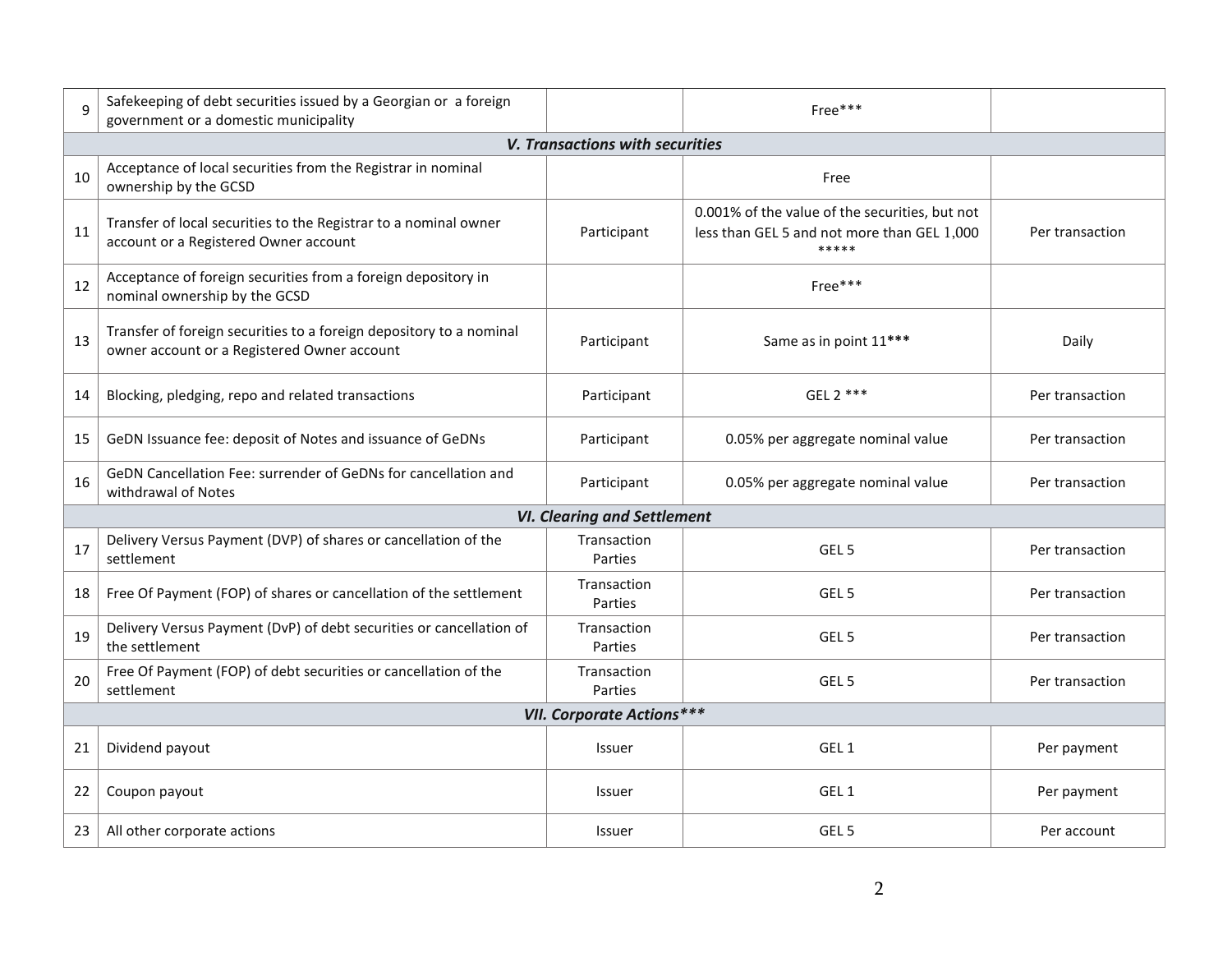| 24                        | Representation (participation) on the shareholders' meeting | <b>Account Owner</b>                 | On agreement  | Per payment     |  |  |  |
|---------------------------|-------------------------------------------------------------|--------------------------------------|---------------|-----------------|--|--|--|
|                           | <b>VIII. Account Statement Information</b>                  |                                      |               |                 |  |  |  |
| 25                        | Safekeeping Account statement release                       | Participant                          | <b>GEL 20</b> | Per transaction |  |  |  |
| 26                        | Account turnover statement release                          | Participant                          | <b>GEL 20</b> | Per transaction |  |  |  |
| 27                        | Portfolio statement release                                 | Participant                          | <b>GEL 20</b> | Per transaction |  |  |  |
| 28                        | Pledge / account blocking confirmation statement            | Participant                          | <b>GEL 20</b> | Per transaction |  |  |  |
| 29                        | All other statements (not listed above)                     | <b>Account Owner</b><br>On agreement |               | Per transaction |  |  |  |
| <b>IX.</b> Other Services |                                                             |                                      |               |                 |  |  |  |
| 30                        | <b>Other Services</b>                                       | Participant                          | On agreement  | Per transaction |  |  |  |

#### \* - Fees are VAT exclusive

Payments shall be made in GEL in accordance with the exchange rate set by the National Bank of Georgia (NBG), except payments made by a non – resident participant.

Fees, charges and penalties must be settled within 5 business days from invoice value date, unless otherwise stated. Payment by a Participant must be executed directly from his account or the GCSD will debit the Participant's account held at the GCSD.

If the payment is not executed by the account holder within 5 business days, the GCSD has the right to impose a fine of 0.1% per day on the overdue amount.

Payment of the invoice will be executed in accordance with the invoice issued by GCSD.

\*\* - The fee is not payable by a Member Participant of GCSD.

\*\*\* - In the event of foreign securities, additional costs incurred by GCSD for service rendered (e.g. international depository, local or foreign custodian charges) may apply. For Eurobonds the following additional costs will be incurred:

- Clearstream:
	- Monthly safekeeping fee is accrued daily based on bond nominal value and is calculated by multiplying 0.001% monthly fee on the end of day balance(s) and dividing on the actual number of days per month;
	- Securities transaction will incur additional EUR 10, cancellation/ modification fee per transaction is EUR 5;
	- Fee for blocking, pledging and for related operations is GEL 30 per transaction;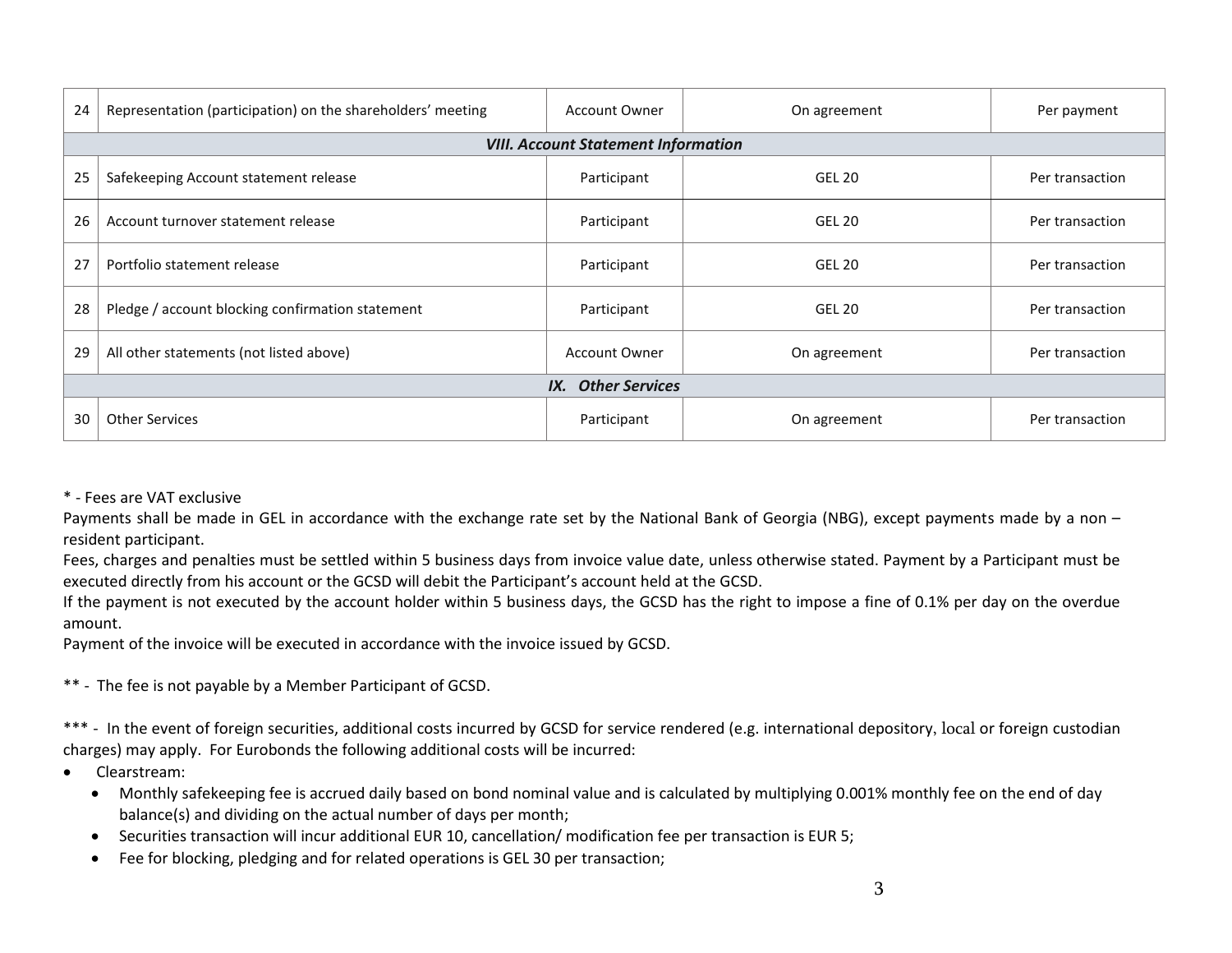- Corporate action notification is EUR 10; Corporate action confirmation is EUR 60;
- Other additional fees may apply.
- Euroclear:
	- Monthly safekeeping fee is accrued daily based on bond nominal value and is calculated by multiplying 0.001% monthly fee on the end of day balance(s) and dividing on the actual number of days per month;
	- Securities transaction will incur additional EUR 10, cancellation/ modification fee per transaction is EUR 10;
	- Fee for blocking, pledging and for related operations is 0,02% on the principal value of the security per transaction;
	- Corporate action notification is EUR 20; Corporate action confirmation is EUR 100;
	- Other additional fees may apply.

\*\*\*\* - Fees indicated in percentage are on an annual basis. The fee is calculated on the basis of the total daily value of the securities held by the Participant on the account(s) at the GCSD. Daily values of the securities of a single type (i.e. debt security or shares) held on Participant's account(s) are used to calculate total daily value of the Participant's account(s). Daily values of securities held on the account is calculated as follows:

- Debt securities quantity of the debt security multiplied by the nominal value.
- Shares quantity of the shares multiplied by the share price:
	- If the shares are admitted on to the organised market, the value of the share is determined by the closing price. In the event the shares did not trade, the price will be the closing price on the last day of trading.
	- If the shares are not admitted on to the organised market, the price of the shares will be deemed to be its market price (obtained from a reliable source or valuation).
	- In case the share has no market price, the price of the share will be its nominal value.
- Depositary Notes/Receipts will incur an additional custody fee related to the custody of their underlying assets.

\*\*\*\*\* - Fee is calculated by taking the sum of transaction(s) value(s) performed during a business day and multiply it by 0.001%. Total value of the transaction performed during the day is calculated by summing up the values of the securities in the transactions. Min / max payable fee will apply to each transaction. Transaction value is the value of the securities participating in the transaction. Value of securities is calculated as follows:

- Debt securities quantity of the debt security multiplied by the nominal value.
- Shares quantity of the shares multiplied by the share price:
	- If the shares are admitted on to the organised market, the value of the share is determined by the closing price. In the event the shares did not trade, the price will be the closing price on the last day of trading.
	- If the shares are not admitted on to the organised market, the price of the shares will be deemed to be its market price (obtained from a reliable source or valuation).
	- In case the share has no market price, the price of the share will be its nominal value.